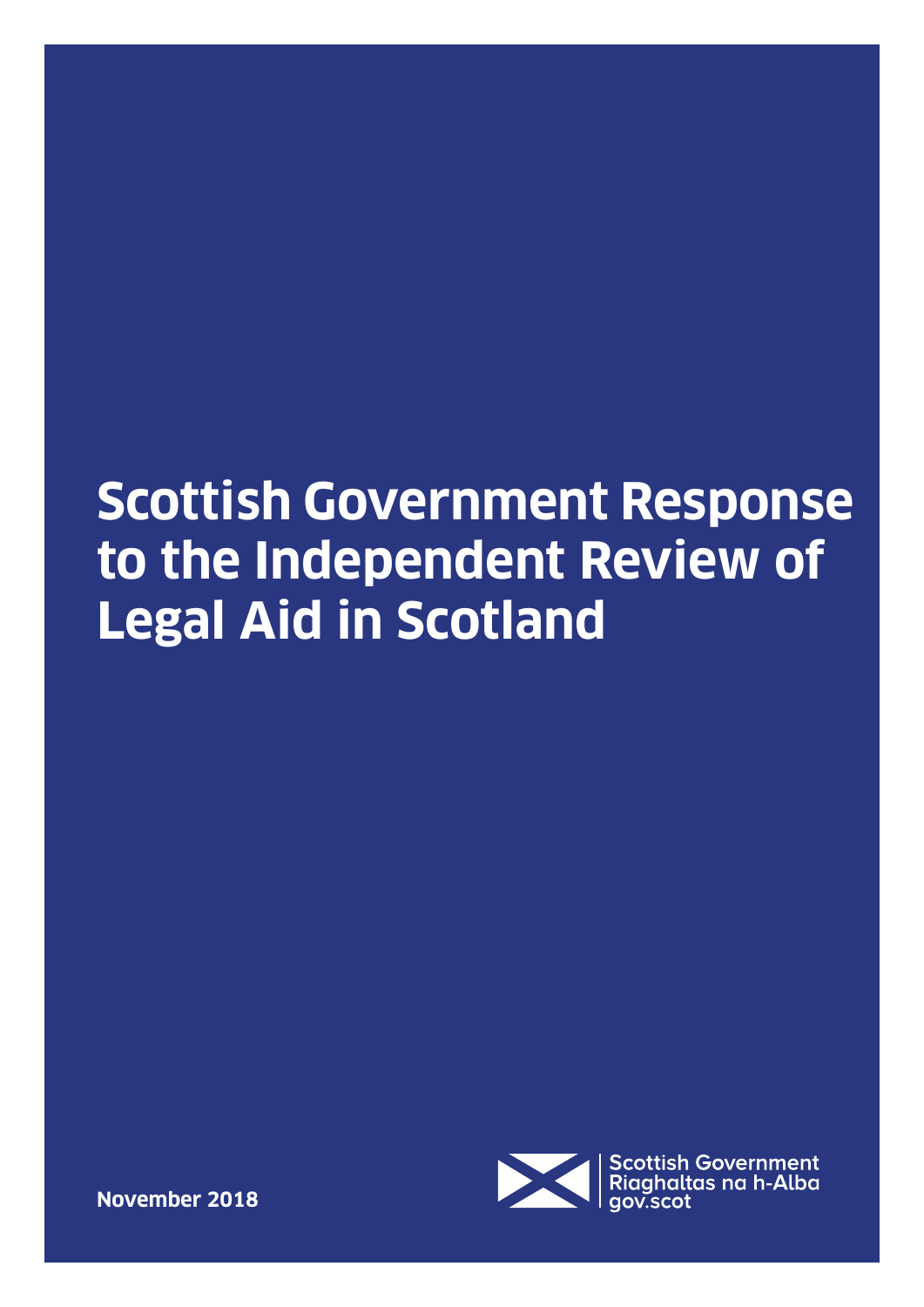#### **Content**

|                                                                           | Page |
|---------------------------------------------------------------------------|------|
| <b>Ministerial Foreword</b>                                               | 1    |
| <b>Introduction</b>                                                       | 4    |
| <b>Context for Change</b>                                                 | 5    |
| Strategic Aim 1: Place the voice and interest of the user at the centre   | 8    |
| Strategic Aim 2: Maintain scope but simplify                              | 10   |
| Strategic Aim 3: Support and develop an effective delivery model          | 12   |
| Strategic Aim 4: Create fair and sustainable payments and fees            | 15   |
| Strategic Aim 5: Invest in service improvement, innovation and technology | 17   |
| Strategic Aim 6: Establishing effective oversight                         | 19   |
| <b>Next Steps</b>                                                         | 20   |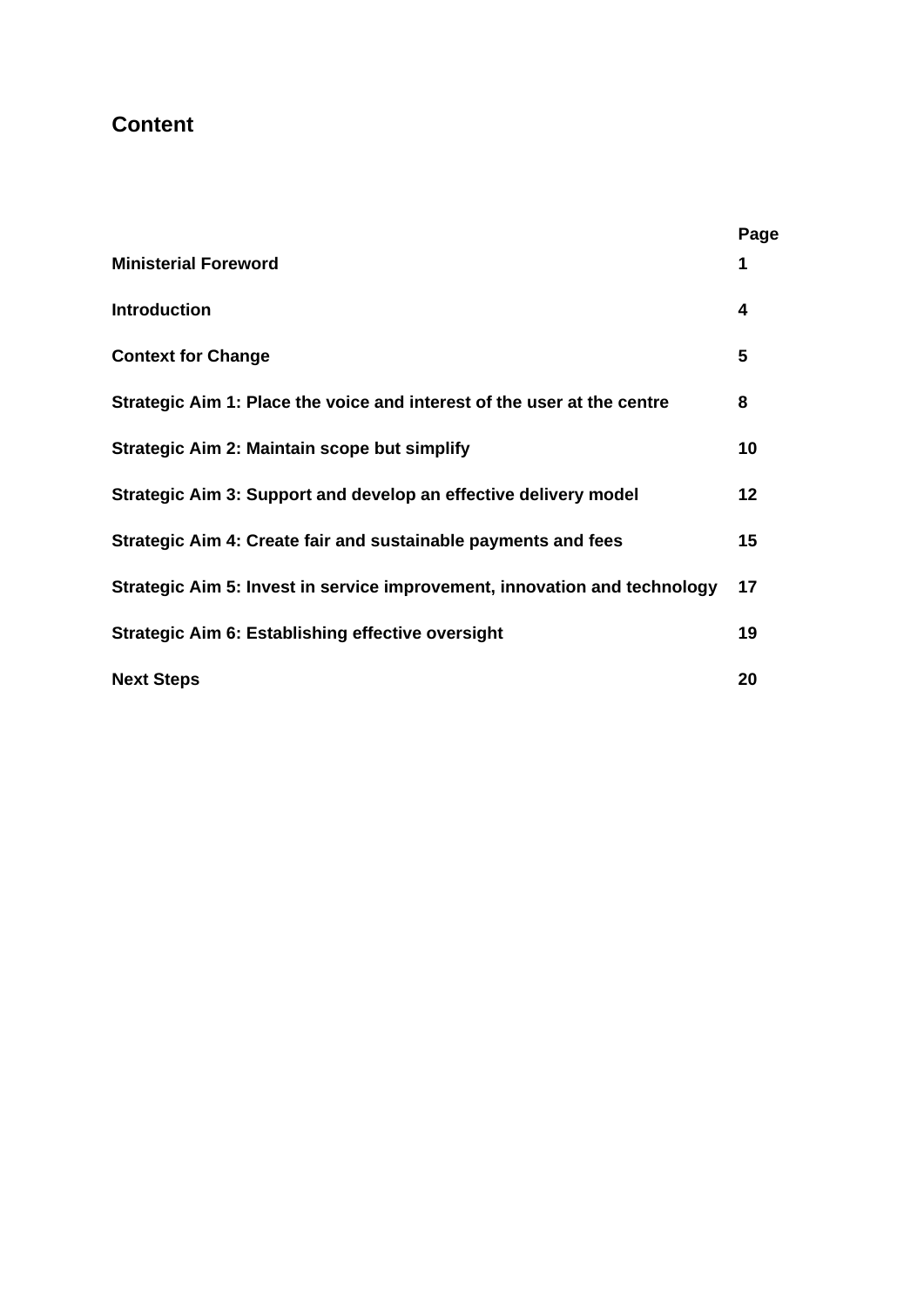#### **Ministerial Foreword**



In February 2017 the former Minister for Community Safety and Legal Affairs, Annabelle Ewing, invited Martyn Evans, CEO of the Carnegie Trust, to chair an Independent Strategic Review of Legal Aid in Scotland. Over the following year Martyn Evans, supported by a review group made up of legal and consumer professionals and academics, engaged with a wide-range of stakeholders, including members of the legal profession, representative bodies, the third sector and the public before producing his report and recommendations to Scottish Ministers. The Chair's report, ["Rethinking Legal Aid"](https://www2.gov.scot/Resource/0053/00531705.pdf), sets out a long term vision of a citizen-focused legal aid and advice service in Scotland for all forms of publicly funded legal assistance. That vision is underpinned by a mission to create and sustain public trust and provider confidence in the legal aid system. The report identifies six strategic aims, and consequently 67 recommendations on how that vision could be achieved and how shorter term improvements might be made.

In making these recommendations, the report was clear that the Scottish legal aid system compares very well internationally, and that these recommendations could move it towards being one of the best in the world.

This report was one of the first things I considered when I took up post as Minister for Community Safety, and I found it a very positive report; its vision and support for the legal aid system in Scotland is clear, as is the frustration at the lack of public awareness and appreciation of the current system. I have since met with a number of stakeholders with a keen interest in the report and recommendations, some with firm views about what should, and should not, be taken forward.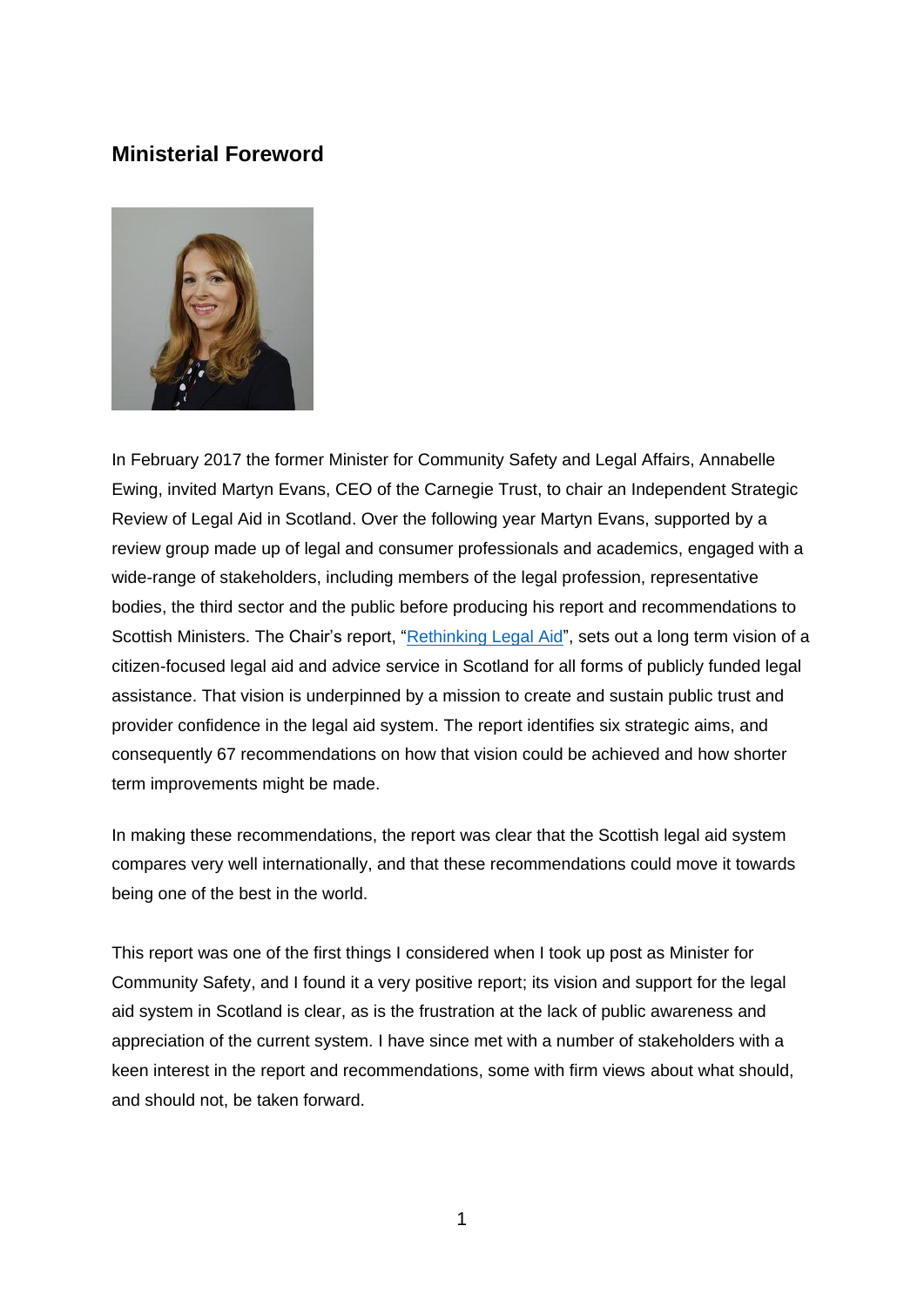The vision sets out a 10-year reform strategy, but it will not take 10 years for change to happen. Some of the recommendations can be taken forward in the shorter term, and that is already happening. Some require a new statutory framework to replace the existing outdated Legal Aid (Scotland) Act 1986.

Legal aid is often a contentious issue, with wide range of interests and perceptions on how it should operate, and for whom. That is evident in the report and from the many views that have been expressed since publication.

I am clear that the wide scope of actions for which legal aid is available should continue. I support the development of a new legal aid system in Scotland that is user-focused and has the flexibility to adapt according to emerging situations and developments.

While I recognise the intention, I am not persuaded that we need a new public body to replace the Scottish Legal Aid Board to deliver reforms to the legal aid system in Scotland. Effort and resource will be directed towards the design and delivery of a new system of legal aid, rather than a new public body.

I know that many in the legal profession were disappointed in the report's view that there was no clear evidence to support an immediate general increase in fees for legal aid work. It will be vital for key stakeholders to work together to agree an evidence based process for setting fees for legal aid and what kinds of evidence that could be used. I consider that this is likely to be a longer term project and one which will run in parallel to the package of future reforms of the legal aid system. This Government values the professionals who undertake legal aid work, often for the most vulnerable in our society, and with this in mind I will implement a 3% increase in all legal aid fees with effect from April 2019. This responds to the challenges that have been described to me by the legal profession and their representatives.

Additional short term improvements to the fee payment system including simplification and further block fees will be consulted on in the new year.

Further shorter term improvements that will simplify the legal aid system, and can be implemented without a need for primary legislation, will be proposed. We will work closely with the legal profession in delivering these further improvements and hope that constructive joint working can lead to a better system for all involved.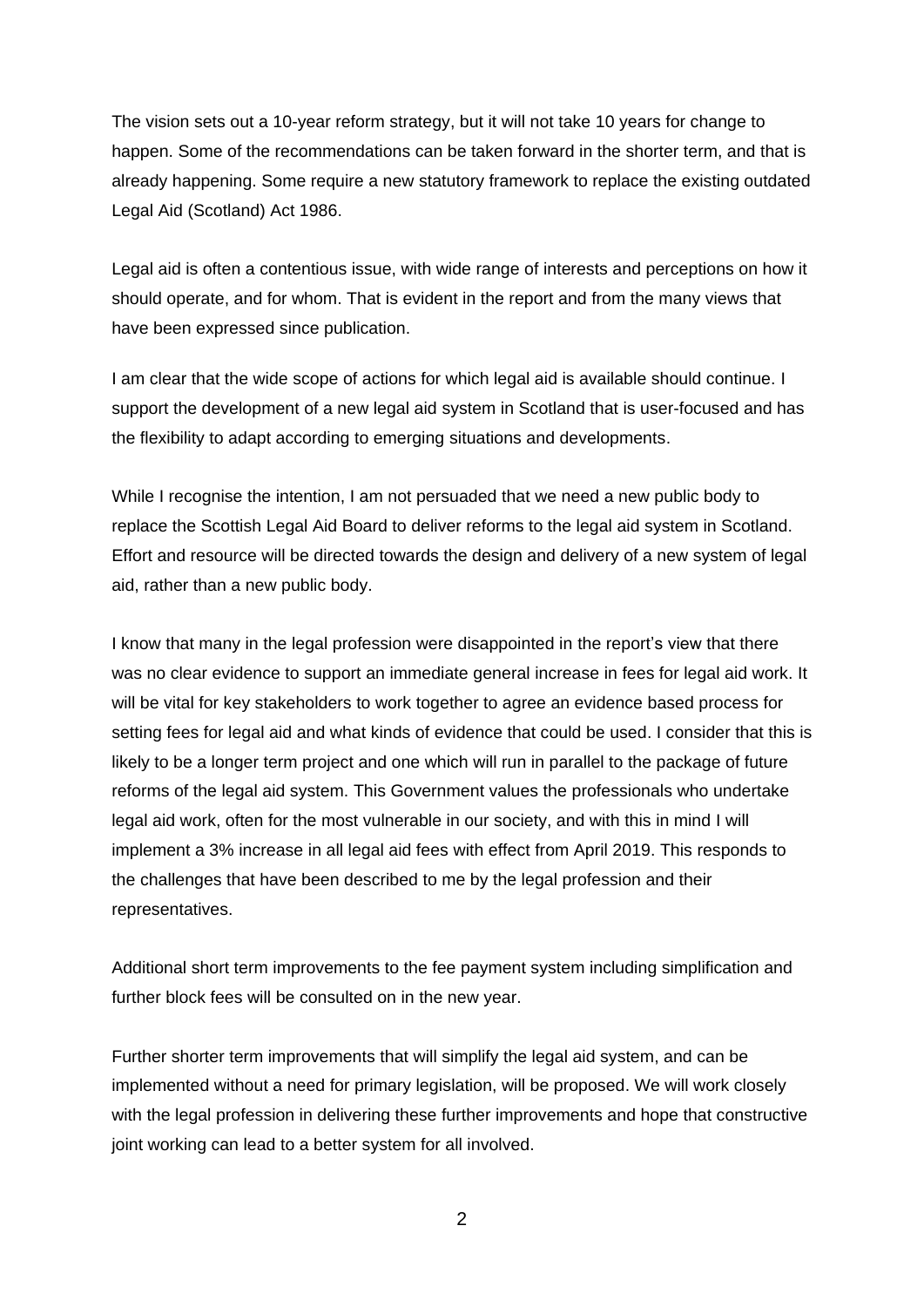In the longer term, the report provides us with an opportunity to develop a new statutory framework for a modern, forward-looking and person-centred legal aid service for Scotland. I will issue a public consultation next year that will inform the design of that new system with a view, subject to the responses, to introducing a legal aid bill to Parliament to make necessary changes to primary legislation.

I would like to record my thanks to Martyn Evans for his report. His achievement was aided by a strong review group which both informed and challenged him, the many stakeholders who met with and wrote to the review, and by Professor Alan Paterson OBE who provided advice on the international legal aid landscape.

This report provides the Scottish Government's response to the recommendations made in *Rethinking Legal Aid* and confirms our commitment to a modern and effective system of publicly funded legal assistance.

Jalin

**Ash Denham Minister for Community Safety**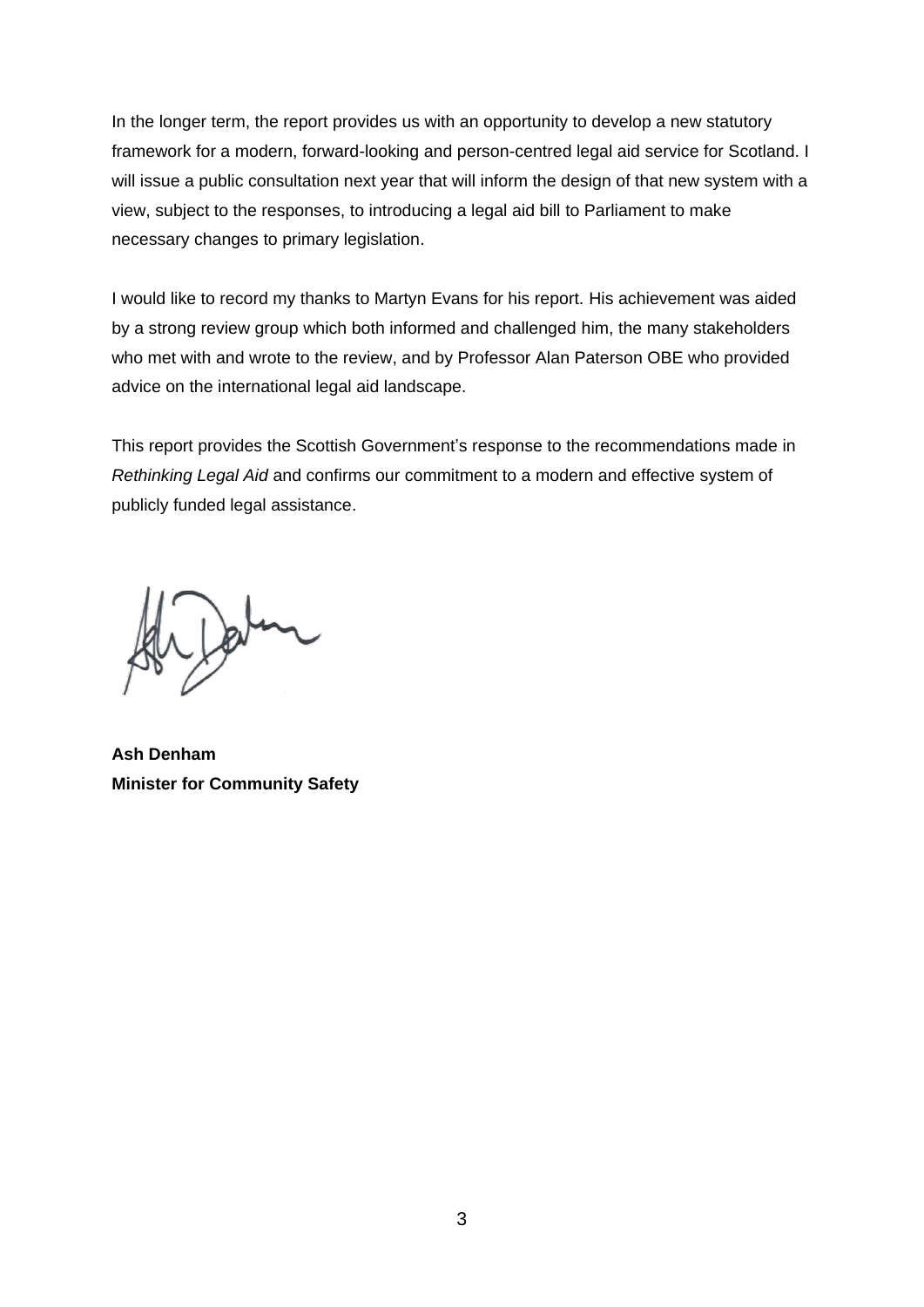#### **Introduction**

Since the publication of : *Rethinking Legal Aid: An Independent Strategic Review* in February this year, the Scottish Government has given careful consideration to the contents of the report. It was vital to have a sense of the wider reaction to the report and conduct informal engagement with key stakeholders to discuss its findings and recommendations. This initial engagement helped to identify not only those aspects of the report stakeholders were most interested in, but also determine what changes could be implemented to help improve the existing system, in the short term, without the need for legislation. That time with stakeholders has been very helpful.

In this response, we will provide some preliminary analysis on what has been recommended with reference to each of the six strategic aims outlined in the report:

- 1 Place the user voice and interest at the centre;
- 2 Maintain the scope but simplify;
- 3 Support and develop an effective delivery model;
- 4 Create fair and sustainable payments and fees;
- 5 Invest in service improvement and technological innovation; and
- 6 Establishing effective oversight.

We will also set out the work either already underway or planned which will provide early improvements to the legal aid system in Scotland.

The Scottish Government has no concluded view on how best to deliver the longer term aims and will issue a public consultation that will inform future reforms. However this response signals the Scottish Government's willingness to take forward supported recommendations that will deliver an enhanced system of legal aid across Scotland and the ambition that publicly funded legal assistance continues to be recognised as an invaluable public service. The role that local authorities and others have in the funding and delivery of advice services is recognised, and while a fully integrated design of advice and legal services could deliver benefits, further aspirations for better integration of advice services will take longer to develop and deliver. In the meantime we are taking steps to introduce changes that will improve the current legal aid system, such as the establishment of a payment review panel, and the simplification of administrative processes.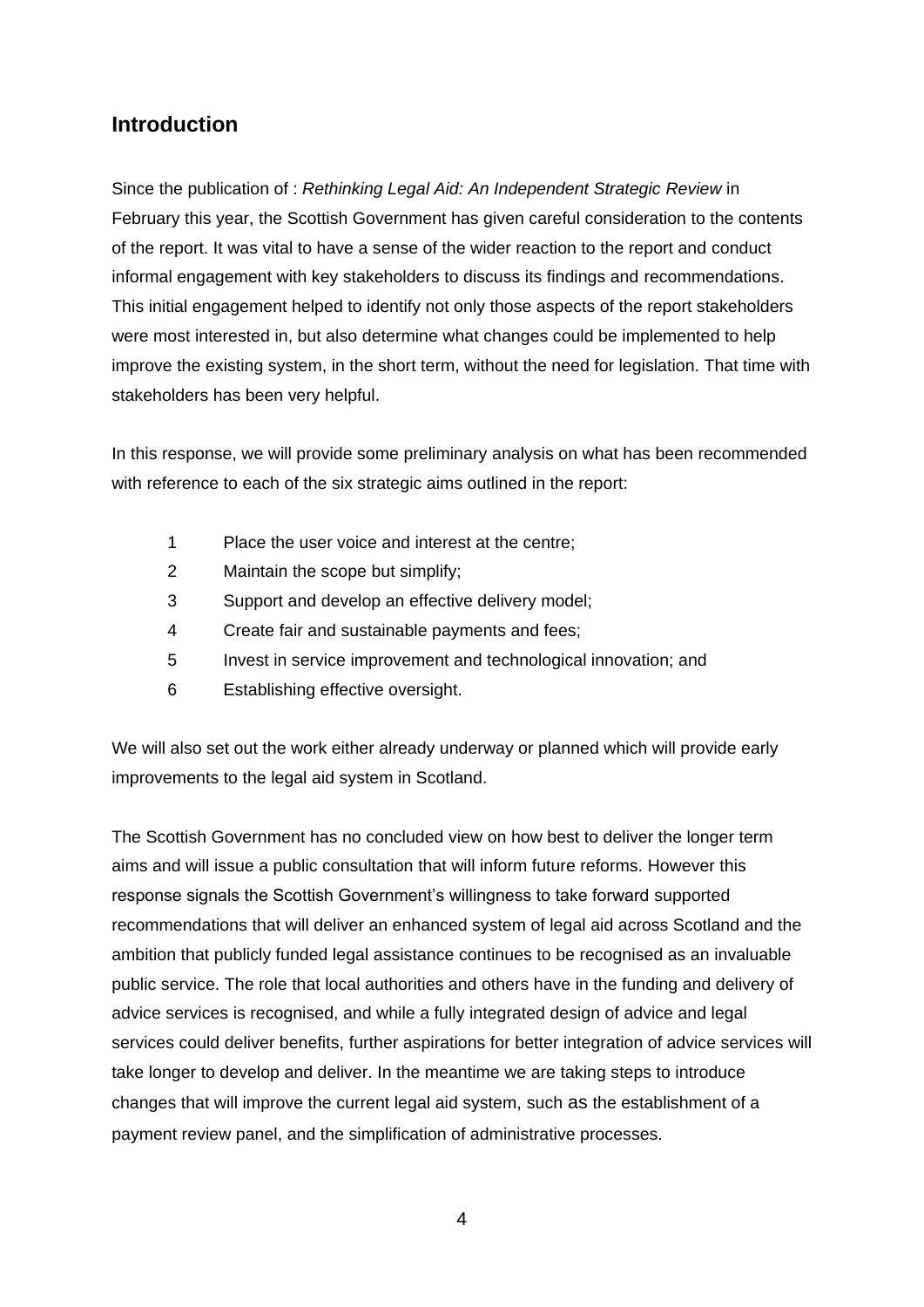#### **Context for Change**

Around 2% of the population of Scotland makes use of legal aid provision annually. This leads to a perception that it is not truly a public service, like health care or education for instance. The majority of us will not have occasion to access the legal aid fund but there will be some who will find themselves in need of advice whether civil or criminal and it is vital that our citizens are aware of their rights to advice and representation and obtain support appropriate to the method of dispute resolution that best addresses their needs. Legal aid, as a public service, should ensure that those who find themselves with justiciable problems can access appropriate advice services and representation if and when required. The availability of publicly funded assistance to uphold the Rule of Law and individual rights benefits all of society, not just those who directly access that assistance.

The current legal aid system is not always held in high esteem. It is often not widely appreciated that legal aid supports crucial services delivered by private solicitors, law centres, public sector lawyers, local authorities and third sector advice services, who carry out work with a high but largely unseen social value; work that keeps people in their homes, in contact with their families and protects rights in the criminal justice system and employee rights, to name but a few. In doing so, legal aid supports an individual's wellbeing, promotes their continued contribution to society, and helps to prevent an escalation of problems and potential entry into other parts of the justice system. Those who provide legal assistance are carrying out important work, often supporting the most vulnerable members of society, and this should be recognised in the way we design and deliver services.

Some may query why radical change is required when the report held the current system in such high regard. Put simply, much about the current system is good, but we can make it better. The current statutory framework supporting the provision of legal assistance is found in the Legal Aid (Scotland) Act 1986, which established the Scottish Legal Aid Fund and the Scottish Legal Aid Board, and the many regulations made under this Act. This framework has undergone myriad amendments and additions to reflect changes in domestic and ECHR law and court practice. Consequently, substantial subordinate legislation exists, which frequently requires to be updated or amended, often by the affirmative parliamentary procedure; the discretionary Ministerial determination power may be used to direct that other payments be met from the Fund. This can cause delays for those needing help from a system that can appear overly complex and difficult to navigate. It is not always an effective use of the resources of the Scottish Government, Parliament and the Scottish Legal Aid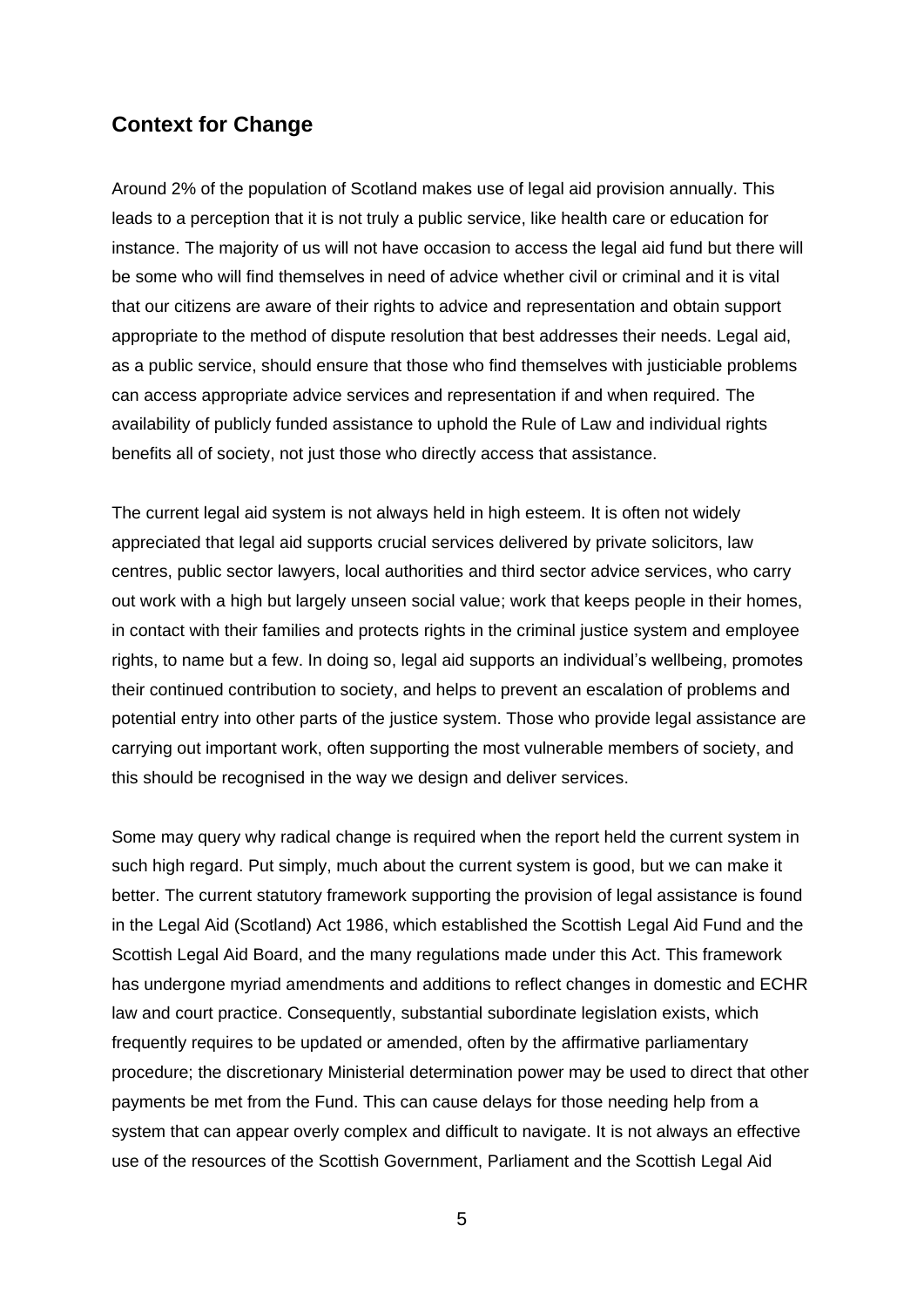Board. Furthermore, it is often not an effective use of the resources of those providing legal assistance, as it can be difficult to keep abreast of changes to the rules and regulations has led to account abatements and disputes over interpretation.

Instead of continually adjusting what is currently in place we have an opportunity to look at what we want to achieve and the legislation and structures needed to be in place to get there. Making no change may retain a good system by international standards, however it is still vulnerable to the impact of societal changes or court rulings and unable to quickly respond to emerging needs of individuals. To ensure legal aid is a valued public service, more user-centred legislation which is flexible and better able to react to changes in the justice system should be put in place.

The ultimate outcome is for a service that provides assistance to the people of Scotland to resolve their justiciable problems. This requires improved powers to design the providers framework and support providers. It will increase the general public's knowledge of their rights and responsibilities and that will empower them to resolve issues through the most appropriate route. A service provided by better integrated delivery of publicly funded legal assistance services should mean that areas of difficulty in accessing advice can be more readily identified and targeted. Being able to identify and triage in this way, with more flexible legislation, will allow the Scottish Legal Aid Board to take more proactive steps to address advice needs. This will lessen the burden currently felt by legal service providers and the courts. It will also have benefits in other social policy areas such as health, housing, and criminal justice.

Importantly, this aspiration aligns with the Scottish Government National Performance Framework outcomes:

- *We live in communities that are inclusive, empowered, resilient and safe*
- *We respect, protect and fulfil human rights and live free from discrimination*
- *We are a society which treats all our people with kindness, dignity and compassion, respects the rule of law, and acts in an open and transparent way*
- *We tackle poverty by sharing opportunities, wealth and power more equally*
- *We have thriving and innovative businesses, with quality jobs and fair work for everyone*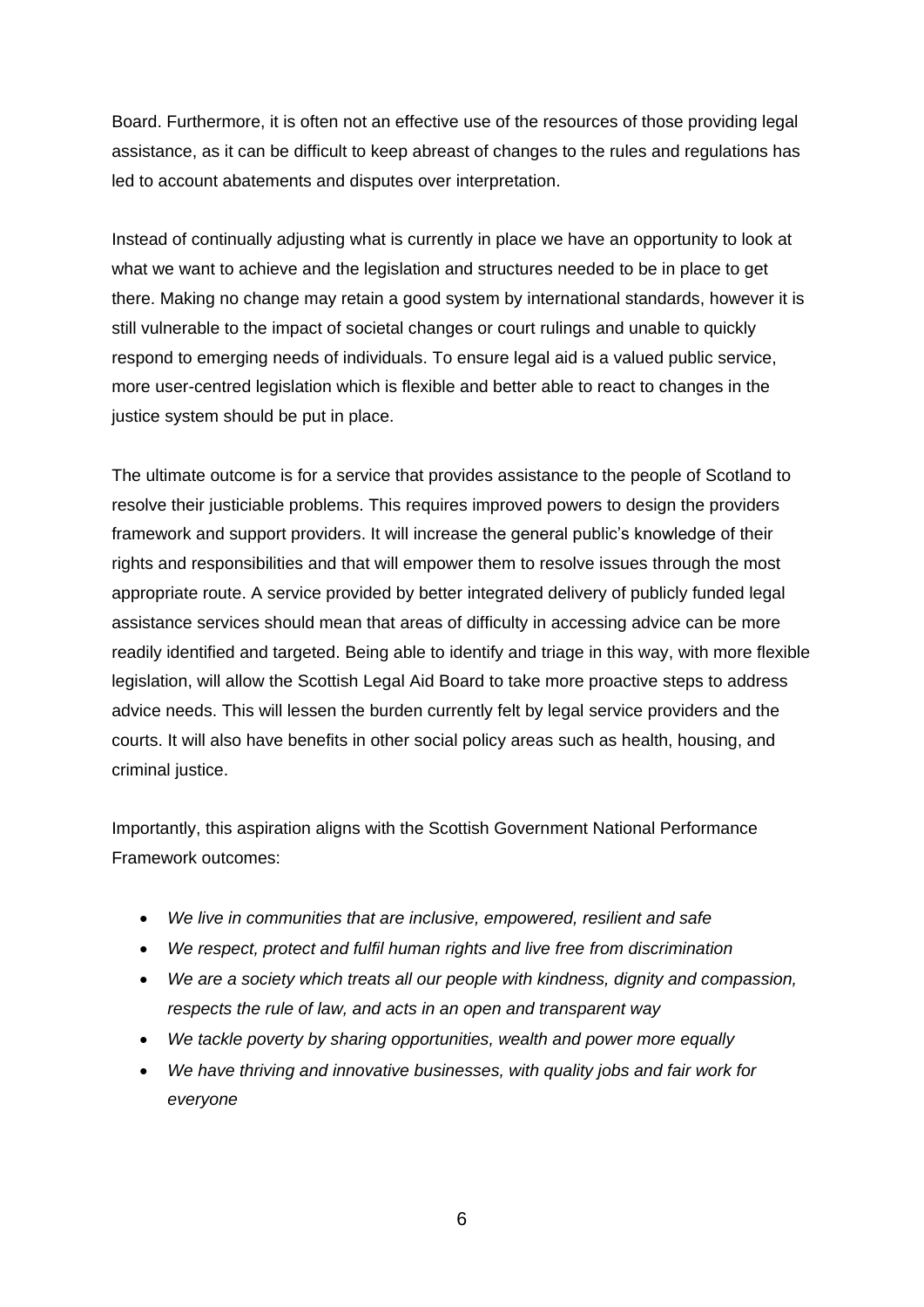They also align with the outcomes set out in the [Justice for Scotland: Vision and Priorities](https://www.gov.scot/publications/justice-scotland-vision-priorities/) document (2017):

- *We live in safe, cohesive and resilient communities*
- *Prevention and early intervention improve wellbeing and life chances*
- *Our system and interventions are proportionate, fair and effective*
- *We deliver person-centred, modern and affordable public services*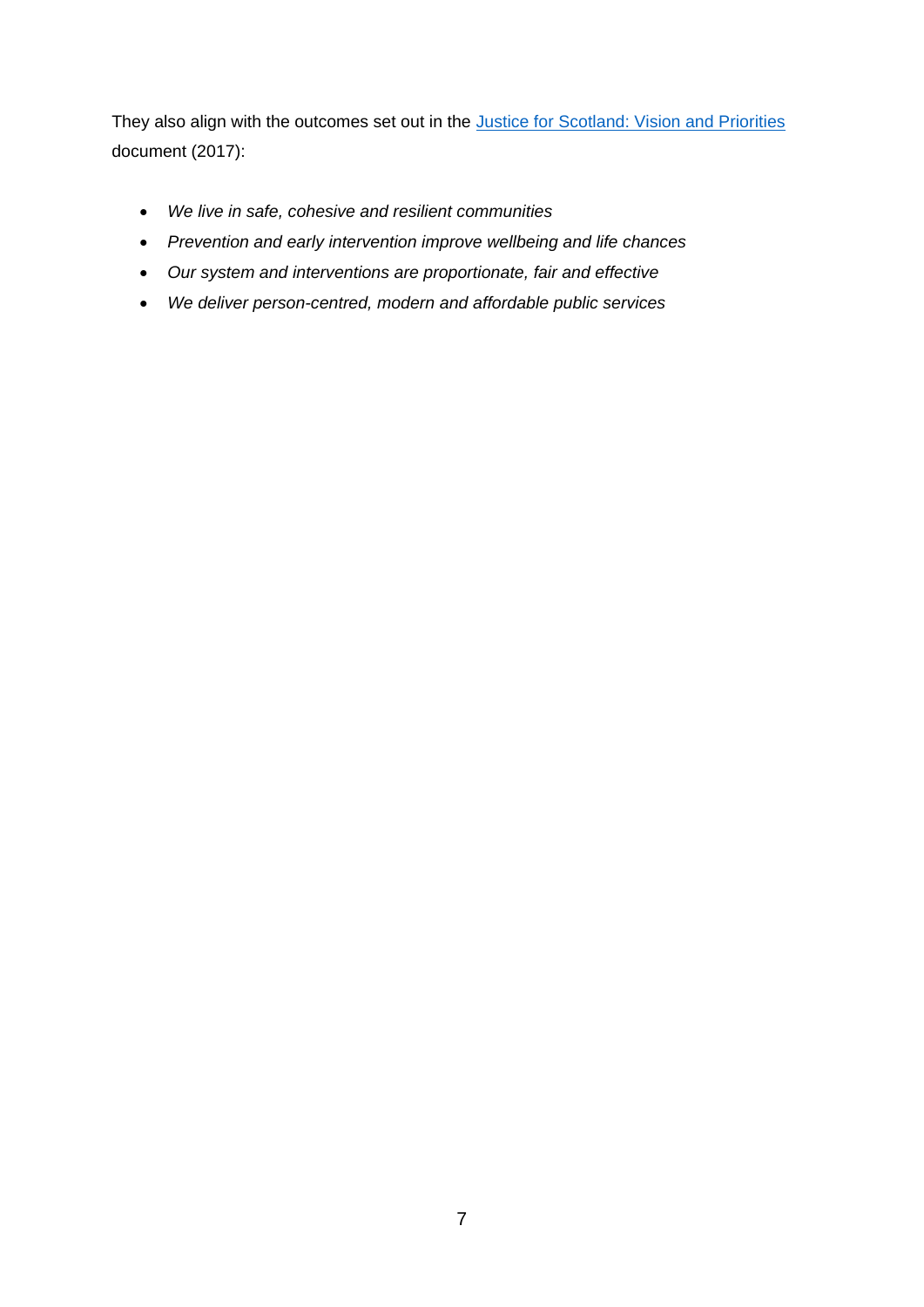### **Strategic Aim 1: Place the voice and interest of the user at the centre**

Recommendations in this category focus on placing the user at the centre of the legal aid service and building around those needs and upon the vision narrated in the report of a public service delivery model, with government, public and private sector and voluntary services collaborating in the interests of the individual and wider communities. This sits alongside the position in the report that legal aid should be reframed as a public service. The reform of Scotland's public services places the user at the very centre of service design and delivery, and evaluating success regards the views of the user as an essential indicator, either that the system is working well or that some design or delivery systems require adjustment.

People seeking assistance come from a variety of backgrounds and require help with a wide range of justiciable problems. We must recognise there will not just be a single voice to be captured and that there may be difficulty in engagement with some users of publicly funded legal assistance. The report rightly stated that putting the user at the heart of any system cannot be a one-off intervention, therefore a multifaceted and continuous approach will be needed.

The report considers that solicitors delivering legal advice and assistance are also users of the system, and recommended the establishment of a solicitor reference group and its involvement in court business planning, as well as representation of legal aid practitioners at local Criminal Justice Board level. This would help ensure that, as key stakeholders in the court system, these voices are heard and respected within that system. This is a matter for the Scottish Courts and Tribunal Service to consider and we will work with them on how to address this recommendation.

Using the existing quality assurance schemes for solicitors providing legally aided services, could help to embed consumer considerations. The Scottish Legal Aid Board is exploring the function of the existing quality assurance schemes for solicitors, how these work now and how improvements can be made, and it is intended that this work be taken forward with the involvement of the Law Society of Scotland. This work will provide a better understanding of how to capture consumer considerations in both the existing and any reformed schemes.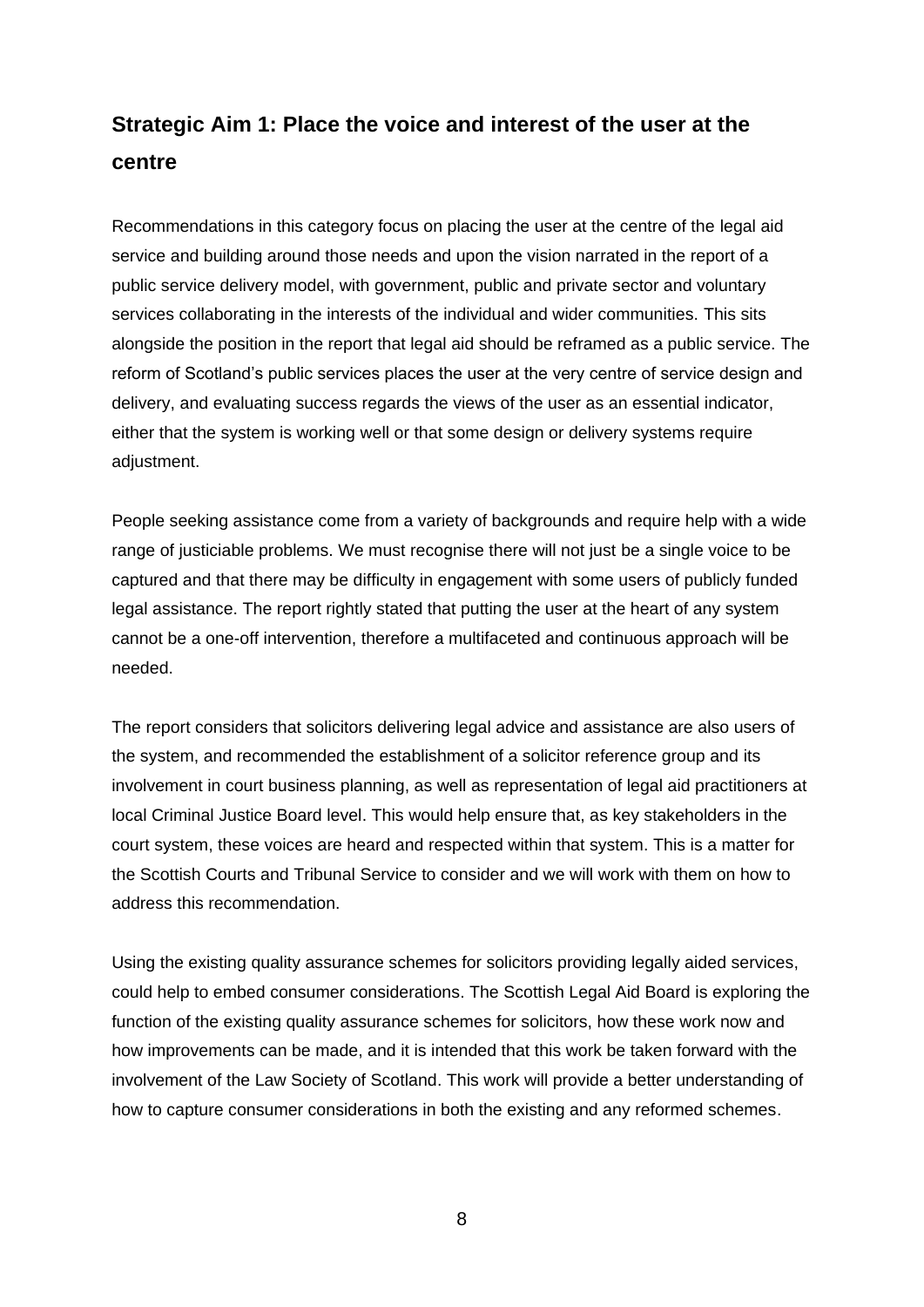The report also recognises the important place of local authorities and third sector organisations which provide advice and support to individuals and represent their interests. The report recommends that the role of other funders be fully articulated in any new model of legal aid, and that the connection between third sector providers, local authorities, solicitors and alternative dispute resolution be strengthened, where appropriate. The report recommends that the membership of the Justice Board should be adjusted to accommodate third sector and local authorities. This is a matter for partners on the Justice Board and their views on this recommendation will be sought.

The full achievement of this aim is not possible without primary legislation, and the recommendations underpinning the aim recognise that. However, there may be elements of improvement that can be made within the current statutory and operational framework and this is currently being explored by Scottish Government and the Scottish Legal Aid Board.

This is an issue on which we will seek views by way of a public consultation. We will seek views on the most effective way to secure that the voice and experience of the user is captured in design and delivery of publicly funded legal assistance. In the meantime, we will work with the Scottish Courts and Tribunals Service and Scottish Legal Aid Board on early improvement that can be made to better involve users of the legal aid and justice systems; we will liaise with the Justice Board on their engagement with third sector and local authority providers.

.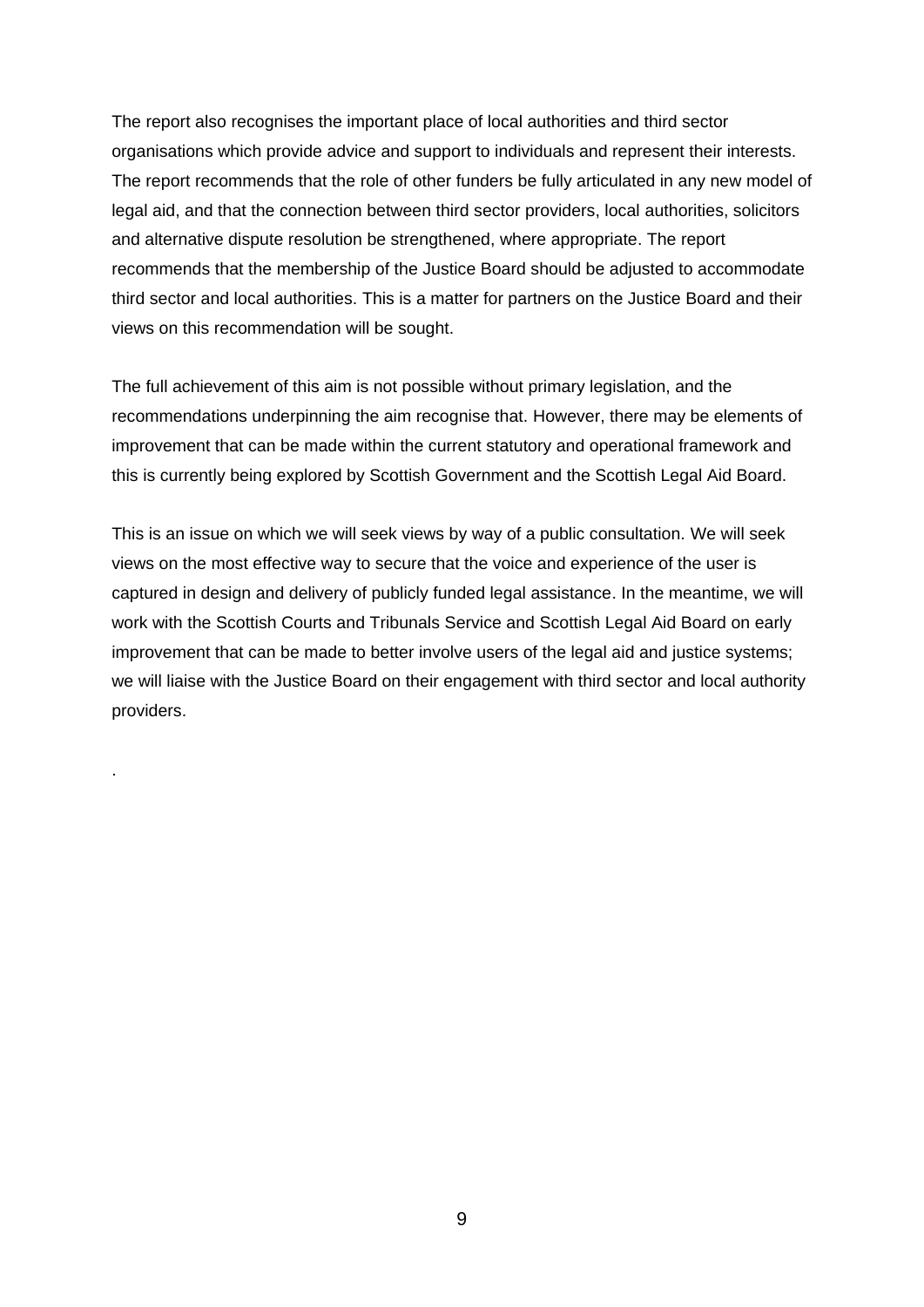#### **Strategic Aim 2: Maintain scope but simplify**

The report considered the wide range of justiciable problems which fall within the scope of legal aid in Scotland. Against that context it also discussed the financial implications, particularly when high cost cases were supported. It noted that improved case management might lead to faster conclusion of long-running cases, and suggested that better use of other forms of resolution could be engaged, where appropriate. However, it was the complexity of the case-by-case funding of the system that was most striking to the Chair, and he considered this to be the most pressing aspect requiring change. Simplification of that system, in terms of eligibility criteria, contributions, clawback and the rules and regulations surrounding it, was vital.

The Scottish Government welcomes the recommendation that the current scope of legal aid be maintained. In taking forward reforms to the legal aid system we will seek to both maintain the current scope and improve access to legal services that it supports.

Simplicity is the central feature of this aim, and one which will be central to the design of a new legal aid service in future. However, there is scope for improvement within the current system. Since the publication of the review, the Scottish Legal Aid Board has been undertaking significant work to help bring about improvements within the current system. There is a major and ongoing project to make its online handbooks and associated guidance more user friendly, including a pilot of an approach to clarify the Scottish Legal Aid Board's decision-making processes to aid the submission of relevant information by solicitors and applicants. A research project into civil contributions is also underway and the findings should be available at the end of the year. These work streams will help to address some of the issues raised in the report under this strategic aim, without legislative change.

In moving forward, there is a careful balance to be struck between simplicity, flexibility and fairness. While the tests around eligibility and the system of contributions may be considered burdensome, it must be kept in mind that the current system is underpinned by a desire to enable legal aid funding to be secured by those who would be unable to access legal services on a private fee paying basis. Complexity has been driven by fairness. Any adjustment to the current regimes of financial eligibility needs to be explored with this in mind. We do recognise that the administrative burden on both the profession and the Scottish Legal Aid Board is an area where more immediate improvements can be made. Prior to the summer recess, the Scottish Legal Aid Board and the Law Society of Scotland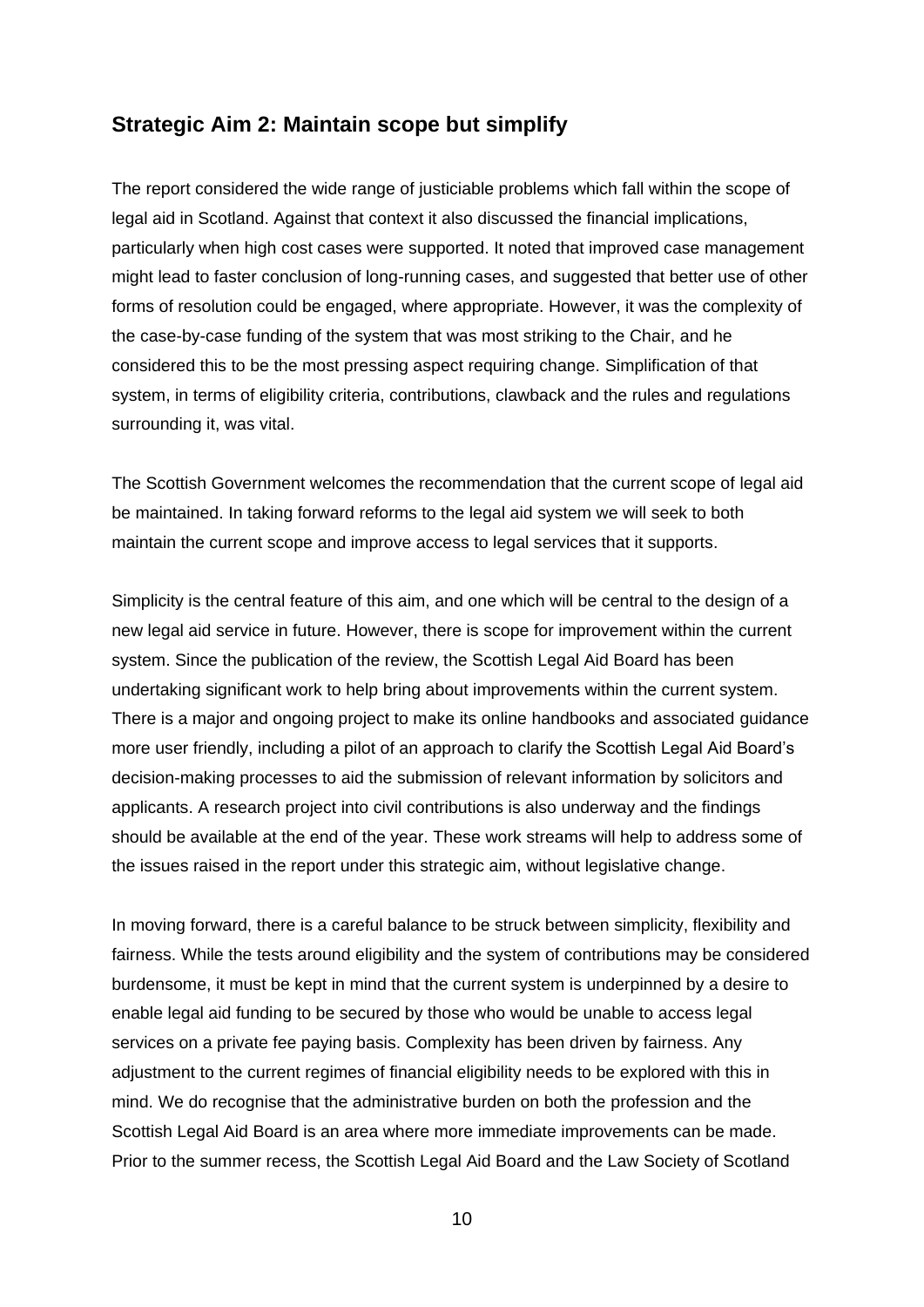began working jointly to identify how best to tackle inconsistencies within the legal aid types, to streamline the application process to reduce the administrative burden and to consider the viability of a single legal aid type. This work with the Law Society of Scotland will form the basis of future advice from the Scottish Legal Aid Board to the Scottish Government on how a legal aid structure that balances simplicity, fairness and flexibility might be taken forward.

We have also identified options with regards to case related outlays, given recommendation 19 suggested that a preferred national and/or local supplier list be developed. There are a number of ways to help achieve greater surety and control over outlays; empowering the Scottish Legal Aid Board to fix a preferred supplier list and to set rates for commonly used experts is just one way to achieve more control. Notwithstanding, issues around cashflow associated with these costs are appreciated. In the interim, current judicare arrangements could be altered either to allow for direct payment of outlays by the Scottish Legal Aid Board, or to enable quicker reimbursement, although risks around clawback (for example) would need to be controlled in each scenario. The Scottish Legal Aid Board will explore this further with the legal profession and provide advice to Scottish Government on options for progress.

Work has begun on achieving progress on many of these recommendations within the current statutory framework; case management, other forms of resolution and funding, simplification. The public consultation will also inform how the recommendations might be delivered within a future reformed legal aid service.

We are mindful that some of proposals regarding case management under this aim are already under consideration as part of other initiatives. The recent Scottish Government review of Part 1 of the Children (Scotland) Act 1995 and the Scottish Civil Justice Council's consultation on the Case Management of Family and Civil Partnership Actions in the Sheriff Court may also help inform how contact cases could be better dealt with. The availability of legal aid in group or multi-party actions was explored during the passage of the Civil Litigation (Expenses and Group Proceedings) (Scotland) Act 2018 and this will be developed further as work on court rules develop.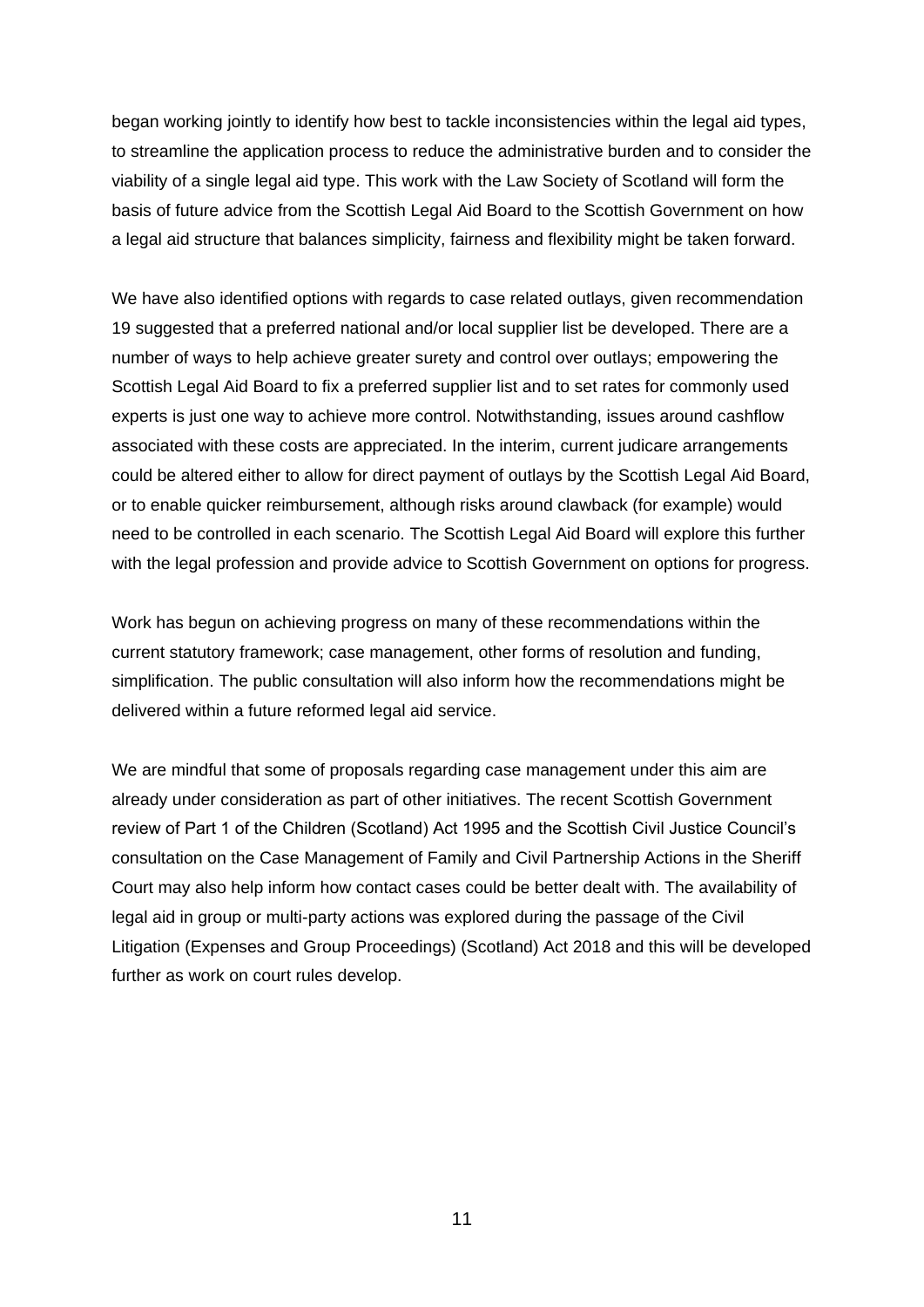#### **Strategic Aim 3: Support and develop an effective delivery model**

The report reflected on the landscape for publicly-funded legal assistance and found it both complex and diverse. The result was a system in which various providers did not always consider themselves to be part of a whole system. The funding arrangements are varied; with a combination of private providers, employed solicitors, public and third sector organisations receiving public funds from the legal aid fund, central government and local government. This mixed model of provision has developed organically and now is the time to consider what further benefits could be achieved by planning delivery of services and greater cooperation between services.

The report recommended greater alignment of the providers, both from the perspective of the user and that of the provider. This greater alignment sat alongside simplicity and would enable the user and the provider to be clear about what services were available within a legal aid service, where these could be accessed and who would deliver these services, including agreed signposting and referral routes between services. Overall, the current system lacks any process for designing supply around demand. Delivery is organic and dependent on those willing to deliver services, or grant funding being available to support providers. There is little or no capacity to design around community need and user demand and this strategic aim looks to address that deficiency.

This aim builds on placing users of publicly funded legal assistance at the centre of the service, with a delivery model provided by a diverse range of private, public and third sector organisations, that work more closely together and will be supported by effective strategic planning. There is real value for both users and providers in achieving this aim; users can access appropriate interventions at the right time, and providers can better target their expertise to those who require it.

We recognise that currently there is a heavy reliance on private solicitors to provide legal advice within the judicare system. The ability to access this advice is therefore predicated on the willingness and ability of those private providers to offer such legal assistance. In areas such as housing there are few firms, outside of law centres, undertaking this work. During the review, and since, charities such as Shelter, with solicitors embedded in their hubs, have reported they also support these issues. They also support the continuation of a mixed funding model, as recommended by the report. We value the ongoing provision of advice and representation services by publicly funded private solicitors, and this will continue to be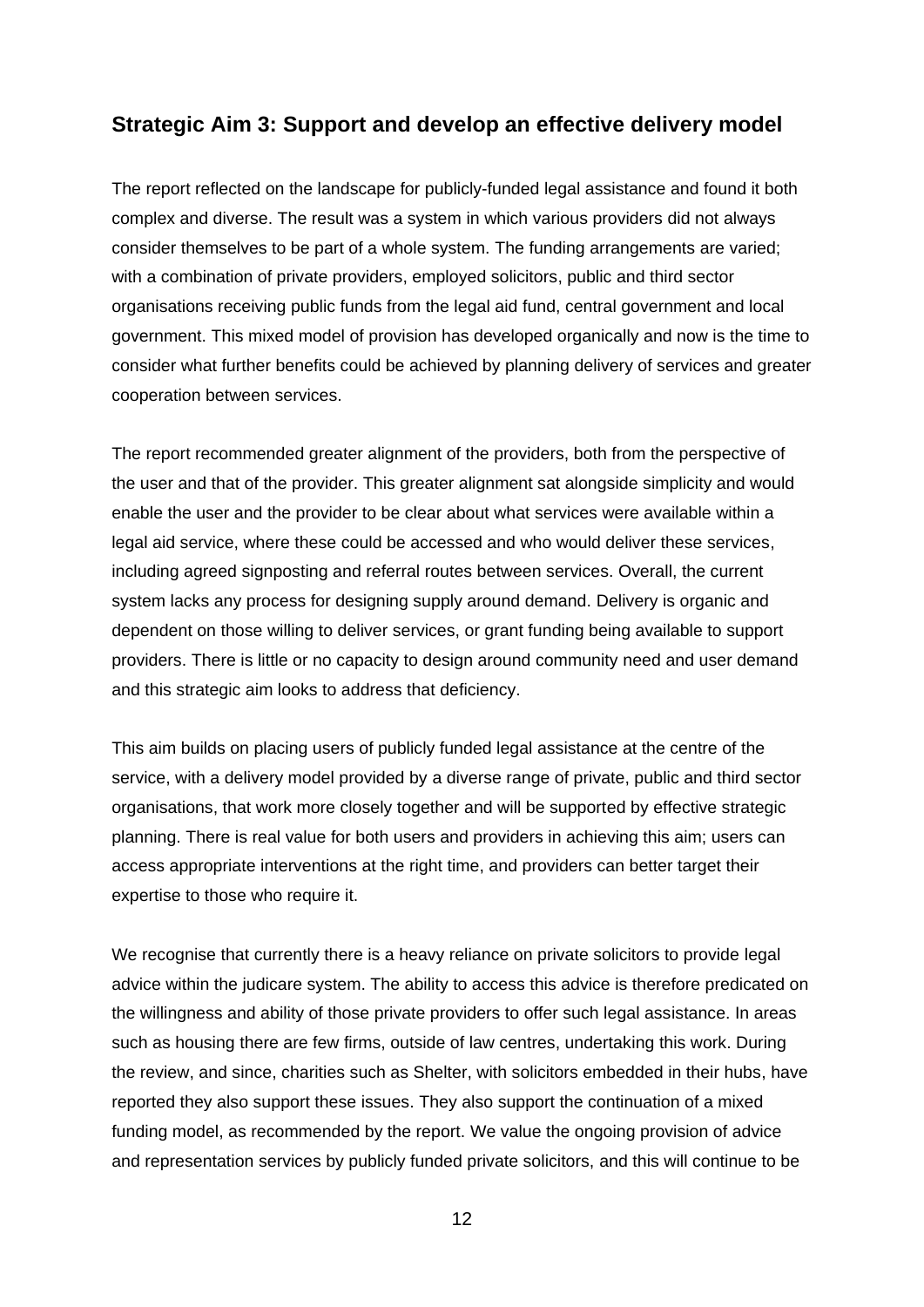important in an improved service. However, the public should be able to access appropriate advice, at the right time, and the report reflects that a more strategic and integrated delivery model is required to improve access to appropriate legal services.

The report recognises the support provided, with funding from the legal aid fund, by the Early Resolution and Advice Programme, which provides direct assistance and representation for people facing a civil court action and information, advice and sign-posting for people with small claims and other civil court matters. This work often leads to alternative methods of resolution and earlier resolution, reducing anxiety in clients and reducing the burden on courts. It is a programme that the Scottish Government has funded for 6 years and we will be interested in taking views on its future role within a reformed legal aid service.

Related to this recommendation was a concern regarding the lack of advice and legal services in rural communities and how those could be improved. The report made recommendations regarding a new payment model which takes into account geographical difficulties and ensuring access to services akin to those covered in the recent GP contracts. There is an absence of powers within the current statutory framework to:

- direct and target legal services at legal and geographical areas of need, taking into account local provision
- actively design a legal aid service which meets the needs of communities and individuals, that would allow for the construction of the right mixed model of delivery agents, and
- facilitate a more flexible payment regime

The current legislation helps to underpin the fragmentation outlined in the report.

The report reflected on the benefits to the users and to the public of a more holistic service, and noted the work of local defence solicitors whom the Chair met during his commissioning of evidence. For example, he admired their dedication to their clients and desire to help them at their lowest. The Law Society of Scotland also spoke of the unsung pastoral work carried out by its members for their clients. There is much to commend to this vision, and indeed many solicitors in the third sector and the private sector will already operate informal referral and working relationships. We also recognise the role that local authorities and others have in the design and funding of local advice and other support services, and that local authorities have experience of funding services to operate in referral partnerships. It is not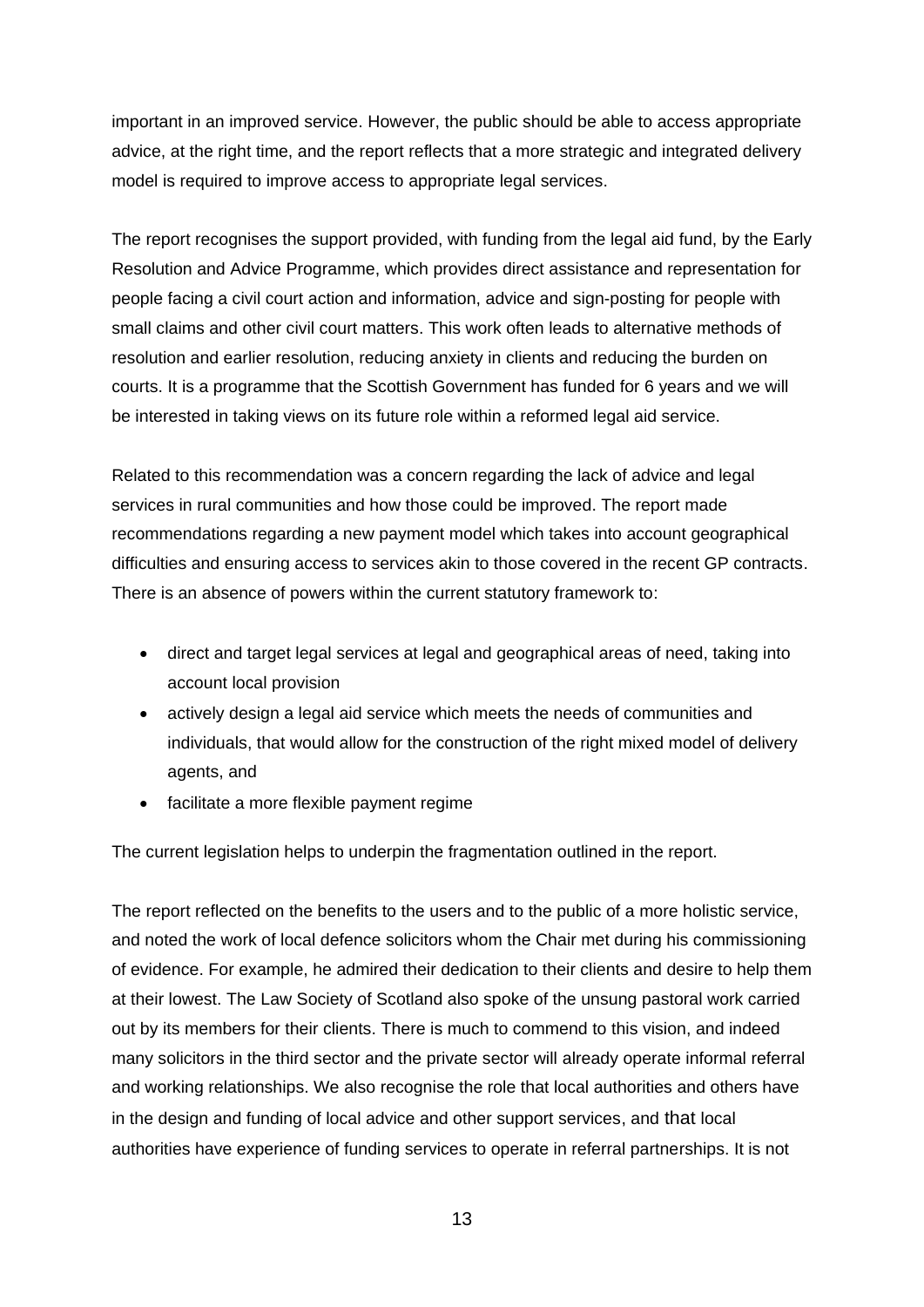intended to impinge on the work done by other funders, but to develop a way which encourages working between services to obtain the best outcome for people.

Outside the criminal justice system there are many areas where people find themselves involved in the court process unnecessarily. Divorce proceedings, contact, and other family issues for example could be resolved through mediation, arbitration or even a very simple form filling exercise. Not all legal issues require legal representation and often involvement of the courts prolongs the process and creates animosity where little previously existed. The report suggests that a mixed model that supports and funds partnerships across the advice and public service landscape could have a significant impact on lives. Again, this is an issue that could feature in a reformed legal aid service and will be subject to public consultation. Meantime, Scottish Government will explore the potential for shorter term improvements.

Taking all of these points together, the report recommends that a future legal aid service should be reactive as well as proactive in delivering publicly funded legal assistance. The service will serve the needs of many; individuals seeking rights recourse, victims, accused, children and communities. The provider landscape is just as diverse, both at a local and national level. The recommendations are framed to propose that all of those with an interest in the service, directly and indirectly, should have the opportunity to design the service and comment on its performance.

While early work has been undertaken to analyse the potential scale of these recommendations, it is not possible to progress the ambition within the current statutory framework, therefore it will be consulted on to inform the development of a new legal aid service.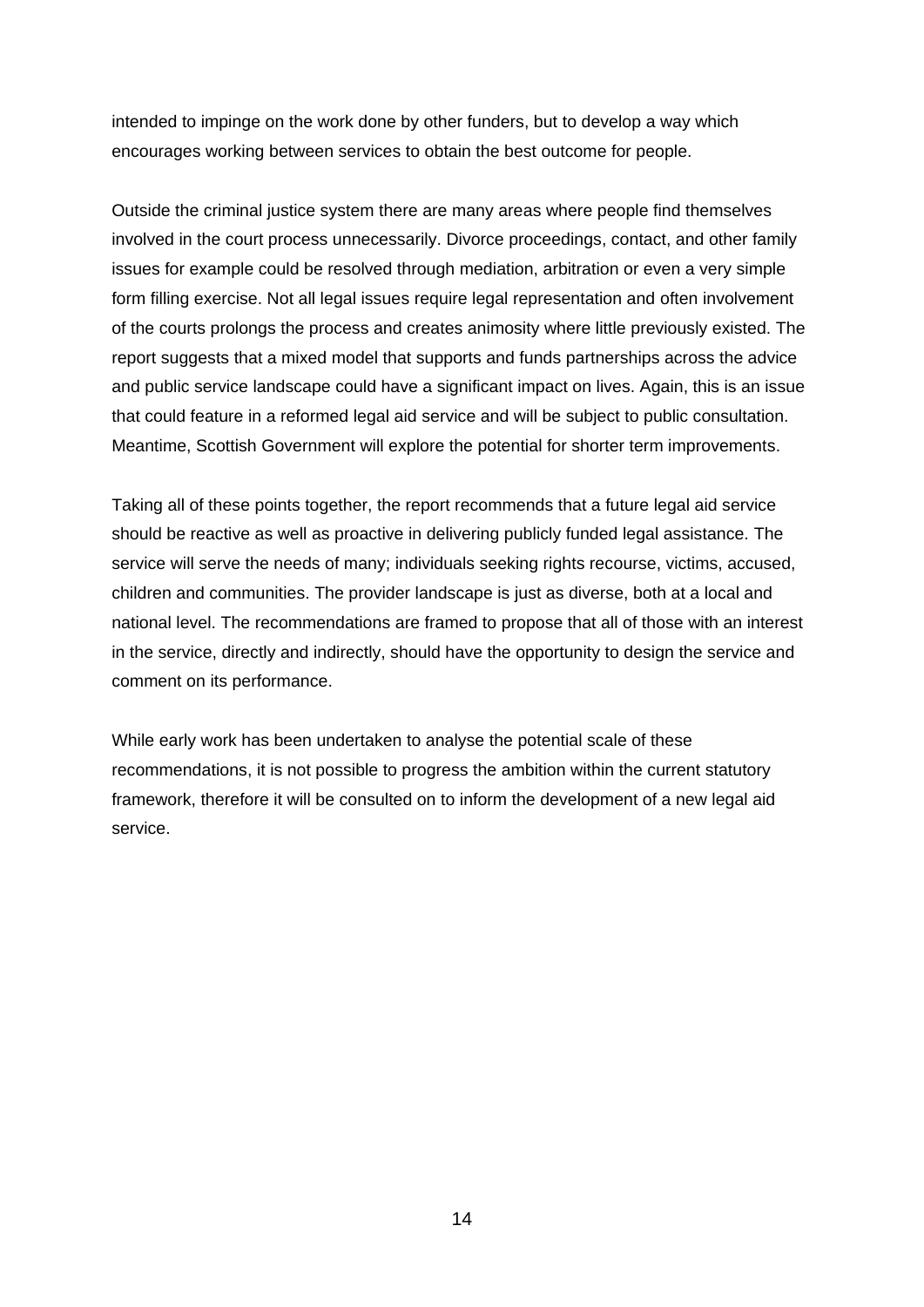#### **Strategic Aim 4: Create fair and sustainable payments and fees**

The report recognised that fees for solicitors providing legal aid was a contentious issue and that the tension created by debate on the level of fees contributed to some of the negative reporting on legal aid which in turn impacted on public support. There was an impact on levels of morale within the solicitor profession who undertake legally aided work and the report makes recommendations on addressing these morale issues. The report concluded that there was insufficient evidence to support a recommendation for an overall uplift in fees, but that an independent, evidence-based process should be established with the aim of creating fair and sustainable fees. There were also recommendations on the payment framework in the form of memorandums of agreement to cover levels of service and engagement in wider planning and for variable fee models to improve access to legal services in some areas of law and geographic areas.

The Scottish Government is determined that future payment frameworks must be fair to both the taxpayer and the provider; and that they are transparent, flexible, supportive of innovation and increased efficiencies, and include some accountability for service delivery. Payment frameworks should ensure that a valued public service be delivered sustainably. Equally we acknowledge the financial challenges being faced by the legal profession in face of falling volumes of business, changes in court processes and levels of fees.

We agree that an evidence based model for agreeing levels of fees should be developed, and are committed to working with the profession to achieve that aim. We also agree that the broader framework within which fees sit should be reviewed, and that this should be done with the legal profession. However, we also recognise that this will be a challenging and potentially time consuming recommendation to deliver in an impactful way; while the report makes suggestions on how this might be achieved, we consider it would be more beneficial to agree the methodology for such a model in dialogue with the legal profession. This will take some time and we intend to establish a working group to agree that model. The group will consider options for data and evidence collection and how these will be used. That work will inform the gathering of the agreed data and evidence to determine a fair and sustainable fee regime, which again will be subject to agreement by the legal profession. We will work with the profession to agree the membership and remit of a group early in 2019 and ensure the progress is being communicated to those with an interest.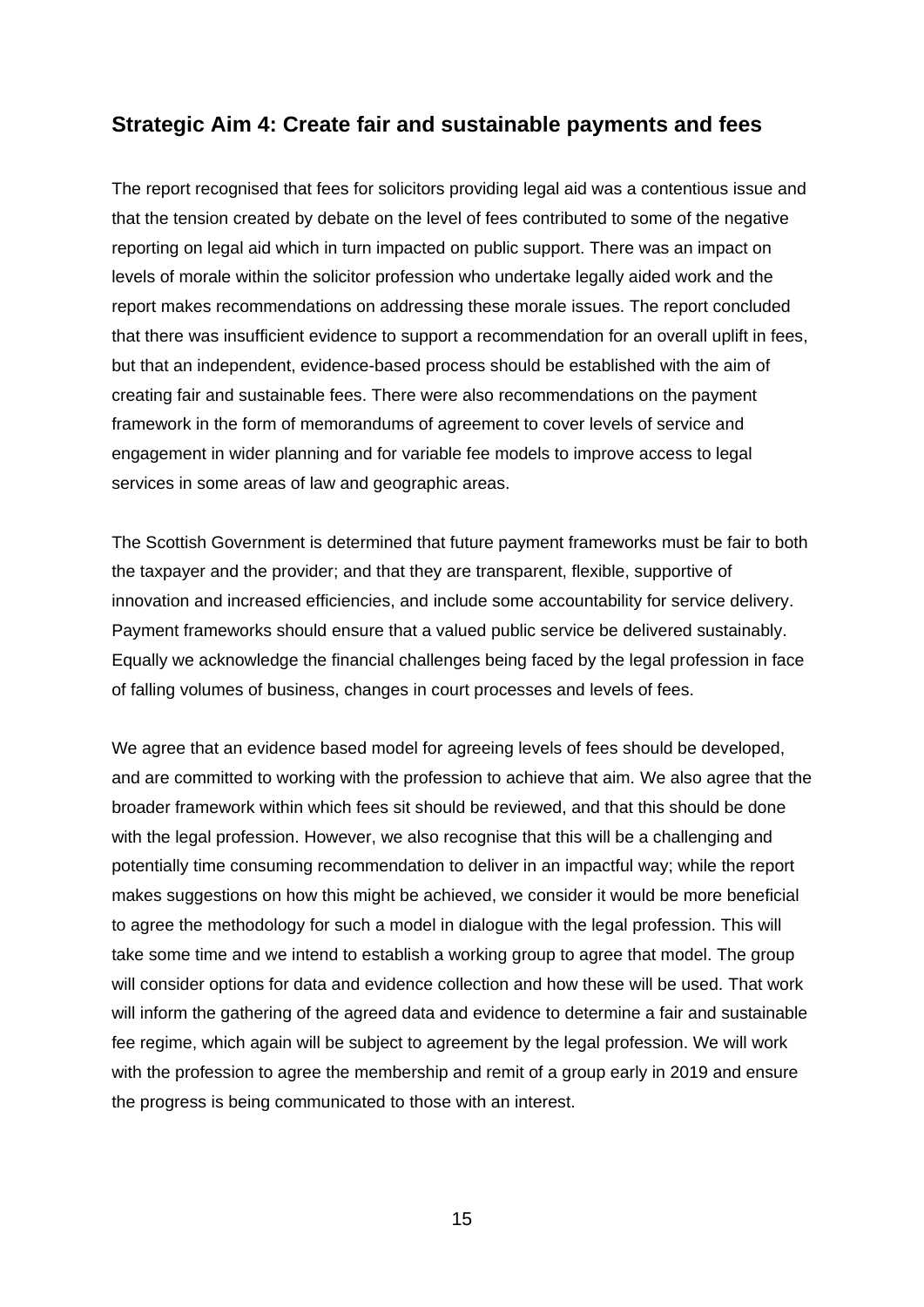Given that an evidence based approach is unlikely to lead to a short term solution on fees and in recognition of our commitment to ensuring access to justice, the Scottish Government intends to implement a 3% uplift to all legal aid fees with effect from April 2019. We value the professionals who deliver legal aid and trust this increase will encourage collaborative and constructive partnership working on a long term proposal around fee reform and shorter term improvements to the fee structure.

In the new year we will be taking forward consultation around fee reform with both the Faculty of Advocates and the negotiating team from the Law Society of Scotland. We have identified areas where simplification of fees can be undertaken in the short term which could deliver the following benefits:

- Facilitating the early resolution of cases
- Reducing the need for costly preparation of accounts and the need to review and renegotiate solicitor accounts
- Providing faster and more certain payment to solicitors
- Reducing administrative costs to the profession
- Minimising the risk of payment for unnecessary or excessive items of work

In addition to consulting on simplification to the criminal fee system we will work with civil practitioners to identify areas for improvement.

The report considered payment for services outwith the case-by-case solicitor fee arrangements, by way of grant funding, and made a recommendation that the existing funding cycle be moved from a single year budget to a three yearly cycle. The rationale for so doing was echoed recently by Community Justice Scotland's pre-budget evidence to the Justice Committee; the Scottish Government hopes that the next UK Spending Review in 2019 will offer sufficient multi-year budget information to provide the Scottish Government with the opportunity to develop a multi-year approach to the development of its budgets.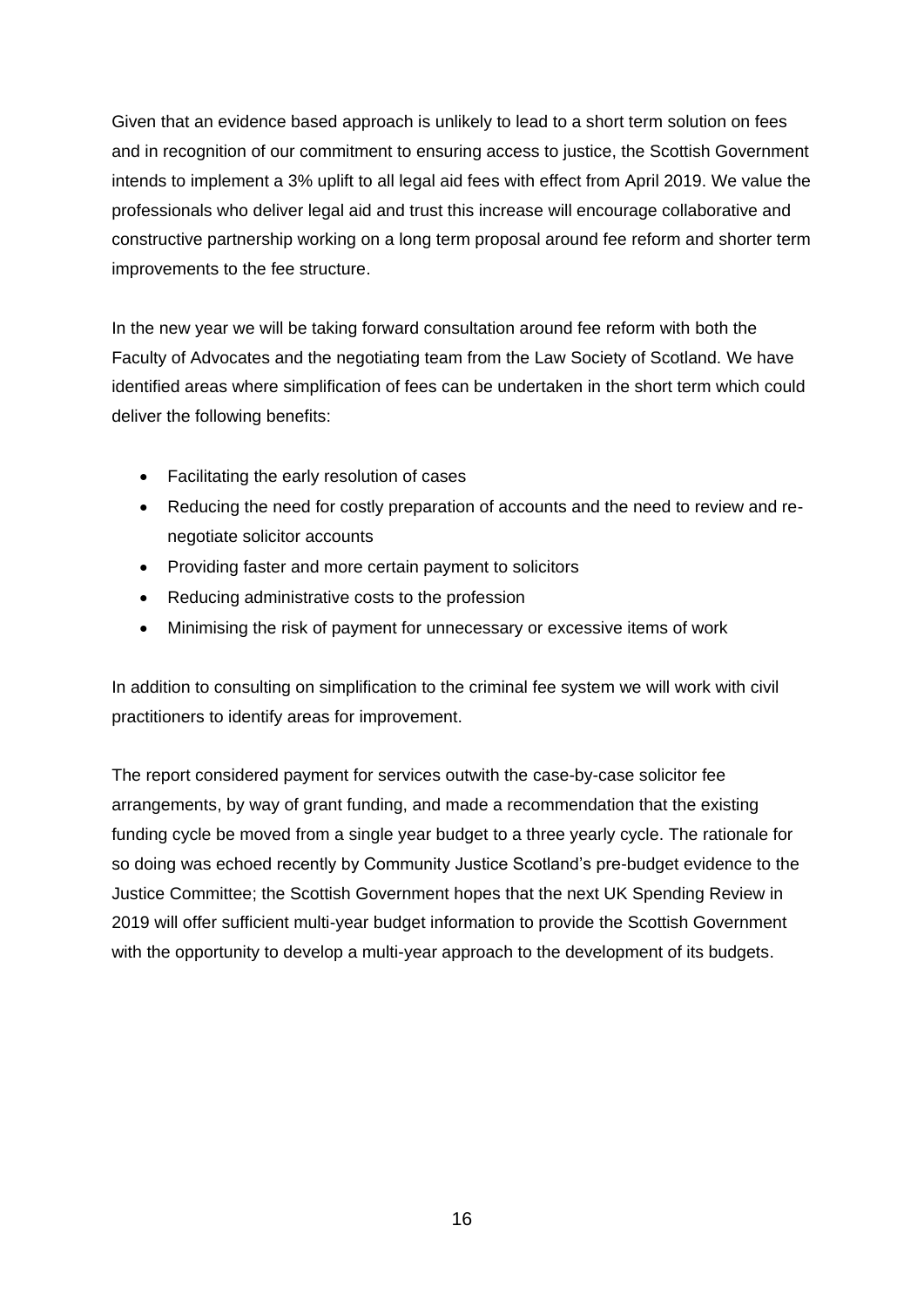## **Strategic Aim 5: Invest in service improvement, innovation and technology**

The report found that significant change management support would be required to deliver innovative service improvement using technology. It suggested that savings in legal aid expenditure should be invested in technology that would benefit service delivery and client access.

As justice system reforms progress, technology is likely to be a central element, and court business will rely on it in the future. Clients are more likely to use technology for transactional purposes and, of course, it presents opportunities to improve access to legal services. Providers will have to adapt to meet the changing needs of their clients. We want businesses to survive and thrive, but there is a responsibility on the providers to ensure this happens too.

The Scottish Government considers that investment in online services is important in supporting access to justice. As we approach the third decade of the 21<sup>st</sup> Century online services and information are, for many, the first step in obtaining assistance. It is clear from the Review that, for civil justiciable problems, on-line information may be lacking or difficult to find. We have begun the process to significantly develop Scottish Government online advice services such as mygov.scot to provide citizens with a one-stop shop for advice and information and signpost them to direct assistance if required. This will include pro formas which will empower members of the public to resolve issues on their own and links to third sector advice services and law centres. Our strategic vision includes that we have strong, resilient and supportive communities where people take responsibility for their own actions and how they affect others. We will continue to work with third sector partners and support them to improve their online presence and capabilities. Views will be sought on how we achieve this. In particular we will discuss with Citizens Advice Scotland its views on the recommendation which directly impact on it.

The Scottish Government is responding to an increasing shift in Scottish society towards reliance on online information and self-help in every day transactions by developing and growing the mygov.scot website. With its growth comes the challenge of getting people to the right information and helping them to access the most appropriate services to meet their needs.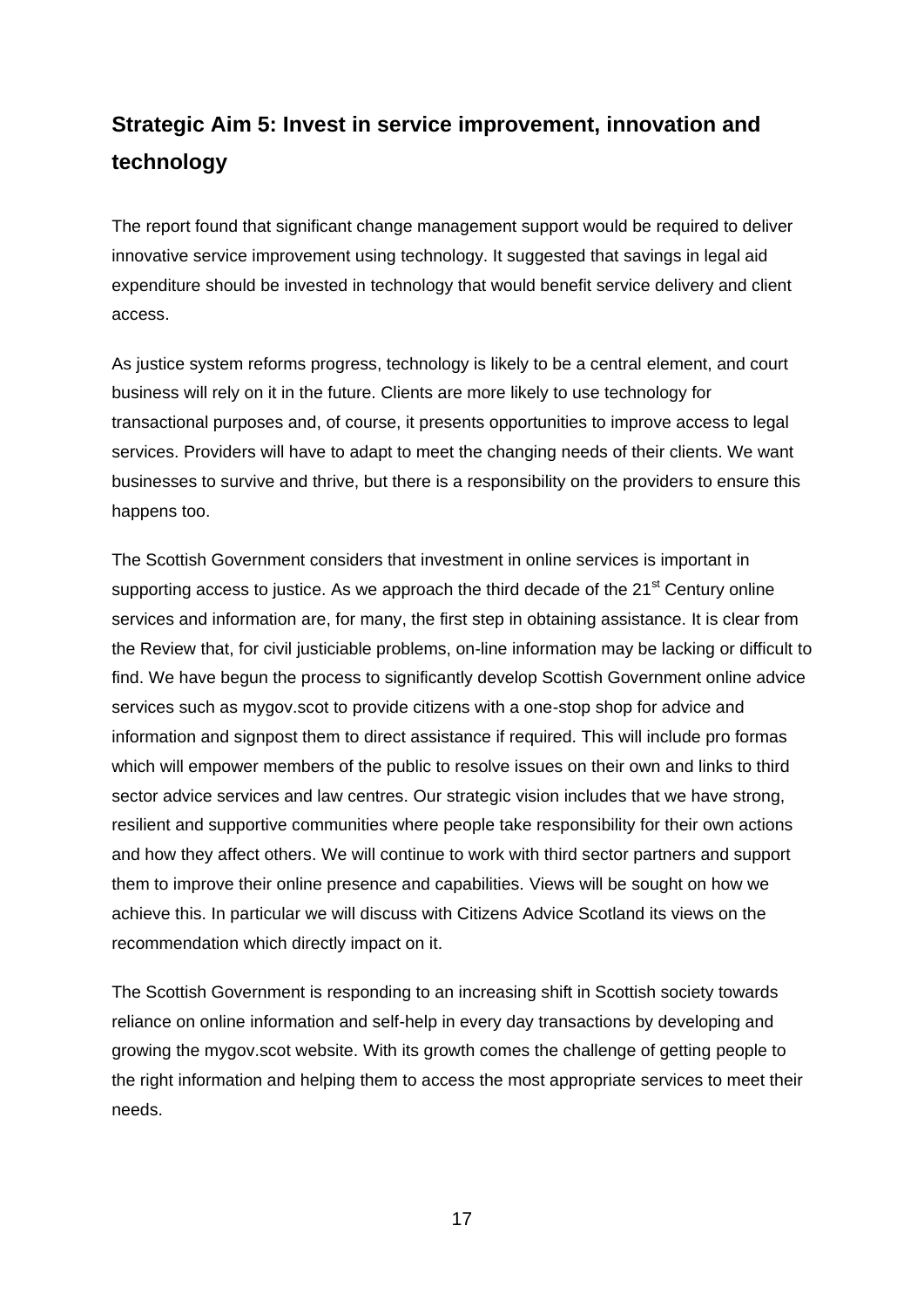To assist with this the content team for mygov.scot are currently working with CivTech to develop a digital conversational search tool on relationship breakdown. Initial research involved user experience mapping with participants who had been through the experience of separating from a partner in different circumstances. It revealed a number of user research insights around the user experience.

To support the development of the technology, the Scottish Government recognises that user experience is a key criteria. CivTech have recently undertaken further user research interviews to see if a tool would potentially create a better user experience for users at crisis point or dealing with complex situations and will consider the outcome of the user research report before considering next steps.

We would want a new legal aid service to invest in, promote and reward innovation and efficiency. Funding is a challenge and diverting funds away from front line delivery is not always an easy, or popular, decision particularly when results are not always immediately felt.

However, technology can be used to improve efficiency and quality. As justice system reforms progress, technology is likely to be a central element, and court business will rely on it in future. Clients are more likely to use technology for transactional purposes and of course it presents opportunities to improve access to legal services.

The report suggests that innovation within publicly funded legal assistance should be supported financially and rewarded, and that projected reductions in the demand-led legal aid budget over the next decade should be reinvested in online systems and other innovative technology. The Scottish Government supports the aim to invest in innovation, although reductions in demand-led budgets cannot be guaranteed. We will continue to work with justice agencies and legal professionals to identify credible opportunities to invest in technology.

We envisage a new legal aid service being equipped to harness new technology and develop new approaches for the benefit of all who are involved. That would best be delivered by a legal framework that can adapt to technological advances, and is funded to enable that to happen. The independent review of the regulation of legal services report, *Fit for the Future* addresses some of the challenges in using technology within the legal sector and makes some interesting recommendations. Progress in delivering those recommendations, which will also be subject to public consultation, may help to inform development of a structure that could be adopted for the reformed legal aid service.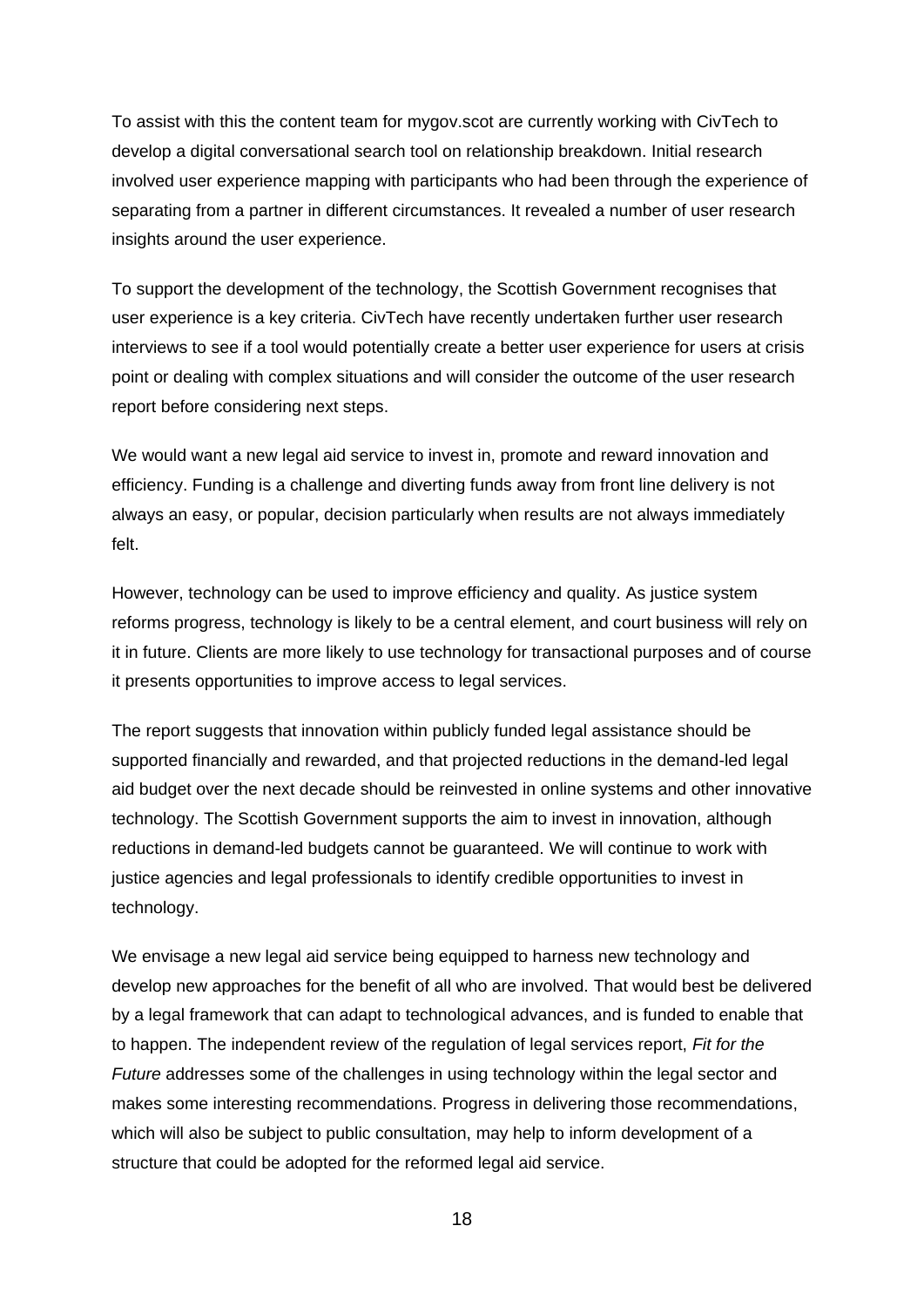#### **Strategic Aim 6: Establishing effective oversight**

The report reflects on the lack of flexibility within the current legislative structure, and how this inflexibility is hampering the performance of the system and those who support its delivery. This strategic aim recommends a new statutory framework for a new, reformed, legal aid service. It seeks a framework that allows for flexibility to adapt, and to refocus on the citizens rather than the providers of services.

The report also recommends the establishment of a new public delivery body which would be granted new powers under the new statutory framework and be tasked with greater responsibility to deliver a service that was more able to adapt to emerging needs of citizens and changes in the civic, legal and justice landscapes. It sets out a number of recommendations on how this new body – an "independent public interest body" would be responsible for the delivery of publicly funded legal assistance in a strategic and effective way and would facilitate greater flexibility for the delivery of publicly funded legal assistance policy.

The Scottish Government appreciates the thinking behind this recommendation but is not minded to abolish one public body and set up another. This would draw on resources and funding that would be best directed towards reforming the legal aid system into an integrated public service. The same end could be achieved by restructuring the legislative framework within which the Scottish Legal Aid Board currently operates, providing it with the flexibility, powers and responsibilities that will enable it to deliver a reformed legal aid service.

Any changes to these powers will depend on the eventual design of the new legal aid service, and again this will be subject to public consultation.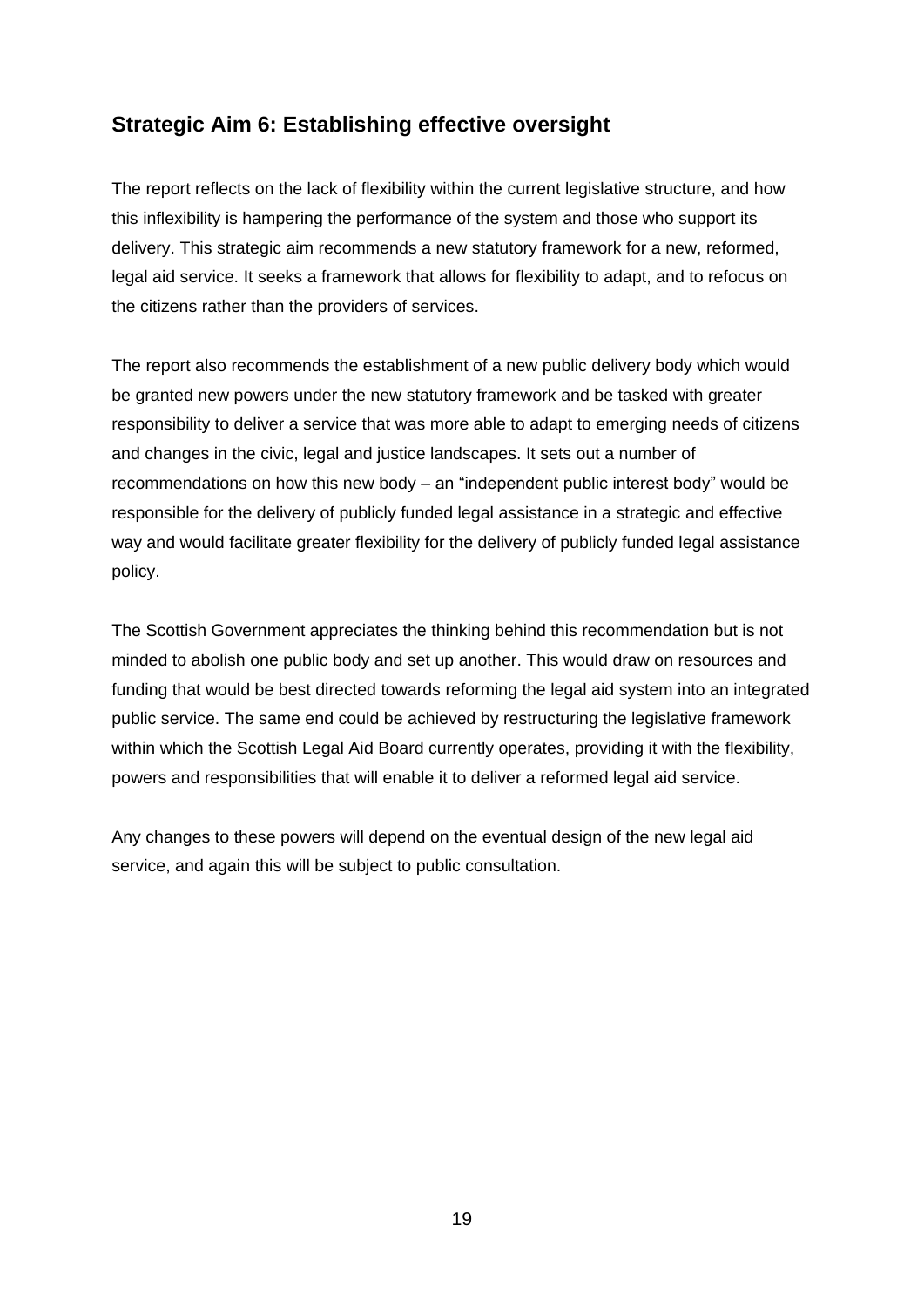#### **Next Steps**

As set out in this response, there are various actions which address some recommendations already underway. These will be progressed over the course of 2019 to achieve some of the recommendations that have been made. This will be taken forward in liaison with those who have an interest, and some of that work has already begun, such as the working group on single legal aid types.

Immediate priorities include the implementation of a 3% increase across all legal aid fees with effect from April 2019. We will consult the legal profession on early simplifications to criminal fees early in 2019 and continue to work with the Faculty of Advocates and Society of Solicitor Advocates on improvements to the structure of fees for counsel.

We will also publish the outcome of the consultation on Family Law for a Family Law Bill to be introduced during this parliamentary session.

During the course of 2019 we will publish a public consultation on future reforms that will deliver an improved, user-focused legal aid service for Scotland That will be used to develop primary legislation for introduction to the Scottish Parliament in this session.

In moving this work forward it will critical to have the constructive engagement of stakeholders and partners and Scottish Government is committed to working in partnership to deliver proposals for a reformed legal aid service in Scotland. The time given by stakeholders is very valuable and greatly appreciated and we look forward to continuing work over the coming year and beyond.